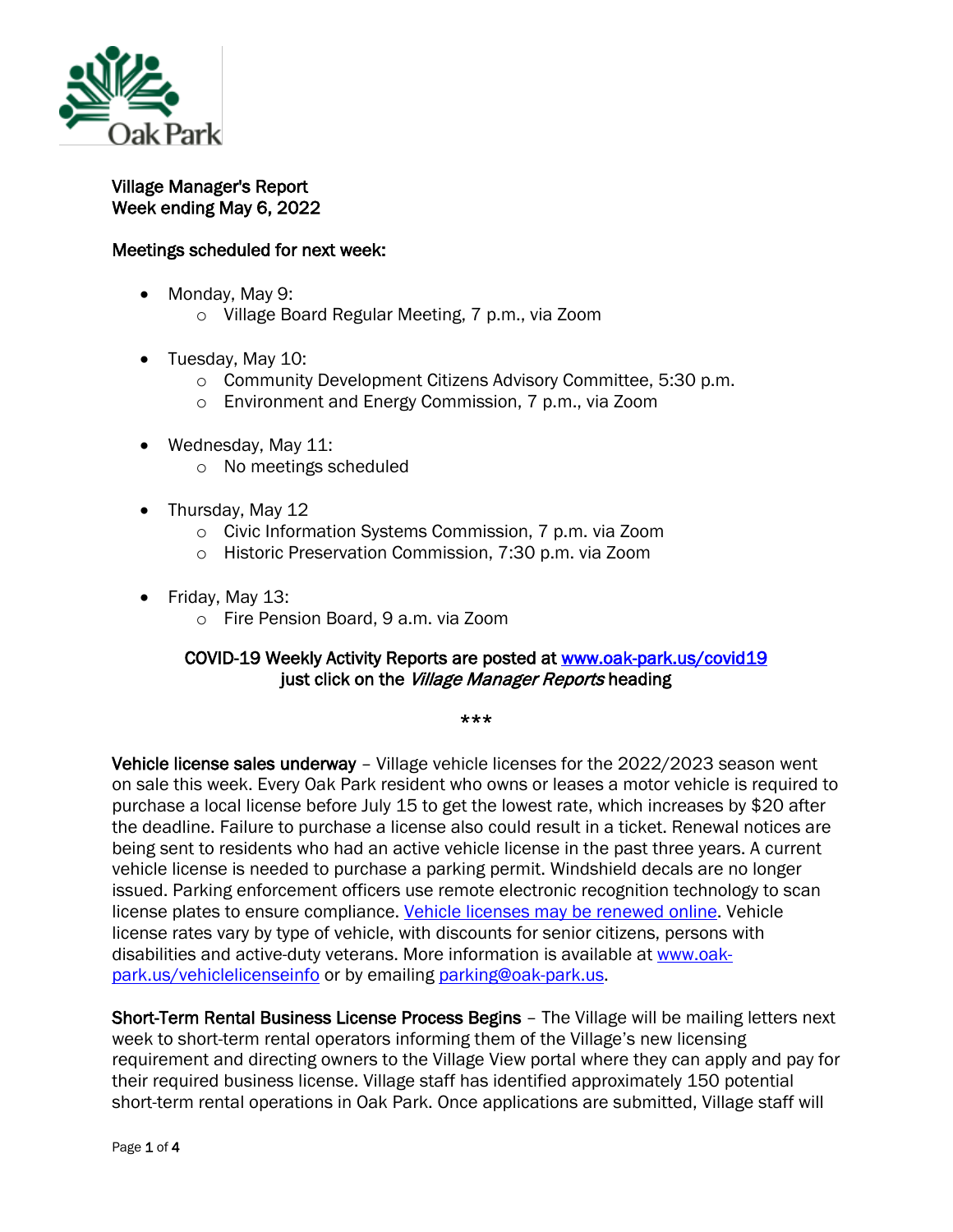schedule inspections of each property. In order for a license to be issued, short-term rental operators are required to submit their license application, provided license payment and complete an on-site inspection.

Police activity summaries available online – The Police Department regularly publishes summary reports on the enforcement activities of its officers. Each report includes brief summaries of responses to calls about crime, complaints and arrests for specific dates. The summaries are typically issued every weekday, with weekend police activity included in the Monday report. An archive of all police summary reports dating to 2018 is available on the Village website at [www.oak-park.us/summaryreports.](http://www.oak-park.us/summaryreports) In addition to sharing these reports with local media contacts, the reports are also posted on the Police Department's [Facebook](http://www.facebook.com/voppolice) and [Twitter](http://www.twitter.com/voppolice) pages.

Zoning Board of Appeals Update – The ZBA unanimously approved a request this week for a variance to allow a property owners John & Michelle Silvey on the 1100 block of Highland Avenue to exceed the maximum impervious surface area required under Village ordinance as part of a garage construction project. The ZBA also unanimously approved a variance allowing a newly planned detached garage direct access from Harrison Street for property owner Mina Properties, LLC on the 1100 block of Harrison St. A petition filed by Chetranda Grey to operate a reception/banquet facility at 6435 North Avenue was continued to June 1.

Energy efficiency matching grant update – The Village has exhausted \$200,000 in budgeted grant funding to help residents cover the costs of energy efficiency upgrades. A total of 40 matching grants were awarded with funding ranging from \$275 to \$10,000. The most popular energy efficiency projects funded were the replacement of furnaces and the installation of insulation. Grant funding remains available to income-eligible residents for energy efficiency projects and to all residents for solar projects. More information about the grant program and a chart showing the percentage of grant funding spent can be found on the Village's dedicated website related to the project at [www.sustainoakpark.com.](http://www.sustainoakpark.com/)

Business license update – The Village issued 10 more new business licenses in April, bringing the total number of new businesses licenses issued during the first four months of the year to 39. This marks a significant increase over the same period last year when 24 new business licenses were issued, according to the Business Licensing Division of the Development Customer Services Department. [Click here](https://www.oak-park.us/sites/default/files/development/2022-05-new-business-chart.pdf) for a chart comparing the number of new business licenses issued from January to April over the past four years. A list of new business licenses is updated monthly and posted online at [www.oak](http://www.oak-park.us/businessservices)[park.us/businessservices](http://www.oak-park.us/businessservices) -- just click on the *Business Licenses and List of New Businesses* title.

Artists sought for mural project - Artists are being sought to create murals that will continue the transformation of the railroad retaining walls along the Green Line corridor from dull, blank concrete into canvases as part of the [Oak Park Area Arts Council's](https://r20.rs6.net/tn.jsp?f=001Tv9e9K9oUsN6tyPNHk1jytvwjgCiHpPYc-y9wEN_0Of3IqX3igwEgflg_oJGs0XbzRAGkGYIhmD1Gyb-r6ecRcpARpnPQFm_gNacY0t_TDQmozpgzCs9QKVT7jjLMzfce7bZ-Z8KRPm0lhSFYcBE29nL6ilP5ERh&c=PW3stDZ0aC_wCpsSkQdPdJgAickwxzB3X7gi8EFGKLBVnyfAcdKiFQ==&ch=6m2WQ74Lp4mhgJ_TCdhCMNyQqmp0-0cKanQwN7wYIzLcARcpr89Q-g==) Mini-Mural Program. Each artist selected receives \$500 for materials prior to beginning the project and another \$500 upon completion. The deadline to apply for the first round is May 13. A second round of applications will be accepted until June 17. Find more information, including the program application form, at [www.oak-park.us/minimural22.](https://r20.rs6.net/tn.jsp?f=001Tv9e9K9oUsN6tyPNHk1jytvwjgCiHpPYc-y9wEN_0Of3IqX3igwEgflg_oJGs0XbGbF_LsmuBFPPIYmPI8bMCD74VcJneZCrLRO4mVQB1i9q6u4vfuhkLCjKVxk7T5H1vsWCM4kuzySHEwE_oxScbQ-hTawzFMk_&c=PW3stDZ0aC_wCpsSkQdPdJgAickwxzB3X7gi8EFGKLBVnyfAcdKiFQ==&ch=6m2WQ74Lp4mhgJ_TCdhCMNyQqmp0-0cKanQwN7wYIzLcARcpr89Q-g==)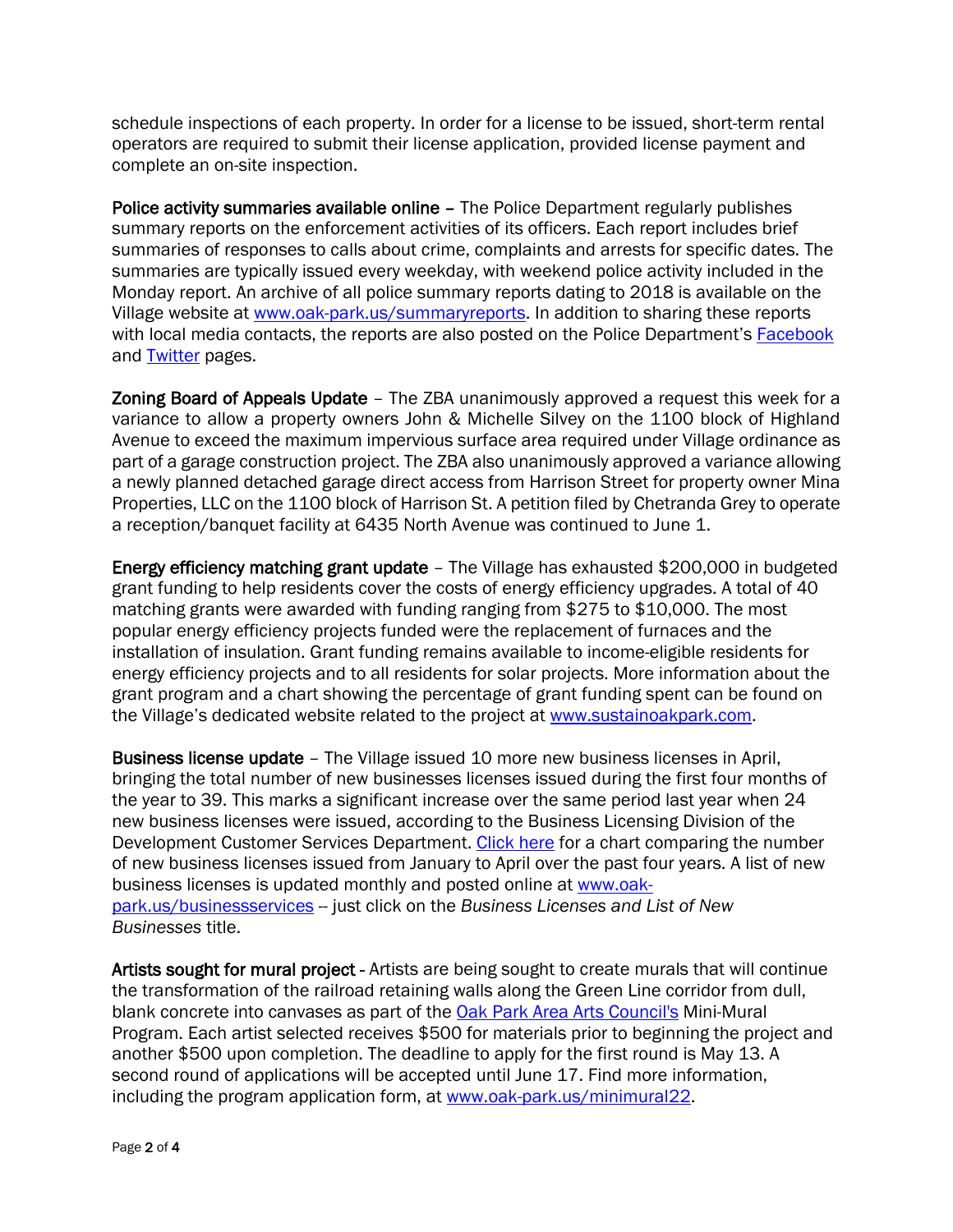Water billing kiosk available - Oak Park property owners can now pay their water bills 24/7, 365 days a year at a new kiosk located in the Police Department lobby in the lower level of Village Hall, 123 Madison St. The kiosk accepts checks, credit/debit cards and cash, and issue payment receipts. The kiosk cannot provide change, however, but if paying with cash any excess amount will be credited to the account. Plans are to have the kiosk accept payments for other services as well. Property owners also can [pay their water bills](https://r20.rs6.net/tn.jsp?f=001Tv9e9K9oUsN6tyPNHk1jytvwjgCiHpPYc-y9wEN_0Of3IqX3igwEgflg_oJGs0Xbf4Smy5lY8OZbwyeu_iWwV6M5nGxPxiNAxe9AGXybnPXb_YXOQ9JL9M0GQQ8MPlQ-v8LojA2mzxmyGtG1iTeUA3IVbck2yVgTV9t9zlEip9MfP4-vzcfHHLyJ9CwlR9-tcKohsWtgQOFX_5JHizW19D6OQ40ooUcCf6_NVniYXRU0yXhDdhgLgrzhSONZkebgW2z0GCTQ46mJ9Q7qU3dv4RxXbJl4IY4B&c=PW3stDZ0aC_wCpsSkQdPdJgAickwxzB3X7gi8EFGKLBVnyfAcdKiFQ==&ch=6m2WQ74Lp4mhgJ_TCdhCMNyQqmp0-0cKanQwN7wYIzLcARcpr89Q-g==)  [electronically,](https://r20.rs6.net/tn.jsp?f=001Tv9e9K9oUsN6tyPNHk1jytvwjgCiHpPYc-y9wEN_0Of3IqX3igwEgflg_oJGs0Xbf4Smy5lY8OZbwyeu_iWwV6M5nGxPxiNAxe9AGXybnPXb_YXOQ9JL9M0GQQ8MPlQ-v8LojA2mzxmyGtG1iTeUA3IVbck2yVgTV9t9zlEip9MfP4-vzcfHHLyJ9CwlR9-tcKohsWtgQOFX_5JHizW19D6OQ40ooUcCf6_NVniYXRU0yXhDdhgLgrzhSONZkebgW2z0GCTQ46mJ9Q7qU3dv4RxXbJl4IY4B&c=PW3stDZ0aC_wCpsSkQdPdJgAickwxzB3X7gi8EFGKLBVnyfAcdKiFQ==&ch=6m2WQ74Lp4mhgJ_TCdhCMNyQqmp0-0cKanQwN7wYIzLcARcpr89Q-g==) either by using a credit card online or setting up an automatic debit from a checking, savings or credit card account. In addition to water, the quarterly bill includes charges for sewer, garbage disposal and recycling. For more information, call 708.358.5478 or email [waterbilling@oak-park.us.](mailto:waterbilling@oak-park.us)

Protecting our trees - The Forestry Division has begun actively enforcing restrictions against placing items like swings, lights, ropes and seasonal decorations in parkway trees. These objects can create a public hazard for passersby, as well as threaten the health of the trees. When items are observed hanging from a tree on public property, the adjacent property owner will be notified and given time to remove them before Village crews act. A wide range of information on the care and safety of the 18,000 trees on public property in our community is posted online at [www.oak-park.us/trees.](http://www.oak-park.us/trees)

Celebrating Seniors Week – The community is invited to join in a number of events taking place May 12 to 19 as part of Celebrating Seniors Week. The festivities are coordinated by [Celebrating Seniors,](https://www.oprfhs.org/about/facilities-master-plan) a local non-profit that honors, recognizes and serves seniors in Oak Park, River Forest and Forest Park. Included among the events is a [community blood drive](https://www.oak-park.us/sites/default/files/community_blood_drive_5_13_2022_002_edited.jpg) taking place from 2:30 to 6 p.m. on Friday, May 13 at Oak Park Township's Senior Services Meeting Room, 130 S. Oak Park Ave. The Village's Communications Department also worked with Celebrating Seniors to [produce a video promoting a Celebrating Seniors](https://youtu.be/-8mpxGQPkBs)  [Scavenger Hunt](https://youtu.be/-8mpxGQPkBs) that kicks off May 14. The video is available on the Village's [YouTube page](https://www.youtube.com/user/vopnews) and is being shared on the Village's other social media channels.

Imagine OPRF open house – Oak Park and River Forest High School is hosting an open house for residents interested in touring the school's most significant renovations in 50 years. The Imagine OPRF Project 1 Open House will take place from 5:30 to 7:30 p.m. next Monday, May 9. Guests will be able to visit the new Student Resource Center and revamped South Cafeteria, Student Commons, and Welcome Center as well as the Physical Education learning spaces slated for Project 2, which is under discussion but not yet approved by the District 200 Board of Education. Find more information about the open house at [www.oprfhs.org/about/facilities-master-plan.](http://www.oprfhs.org/about/facilities-master-plan)

LeMoyne Parkway Sewer Project - The LeMoyne Relief Sewer project is still in progress at East Avenue and LeMoyne Parkway. The second manhole structure at this intersection is expected to be installed by the end of the week. Work will progress east towards Fair Oaks Avenue. The project is on track to be completed by the end of July.

Alley improvements – The north-south alley between the east side of Fair Oaks Avenue and the south side of Chicago Avenue was expected to reopen this week. Construction on the north-south alley between East of Clinton and south of Garfield started earlier this week.